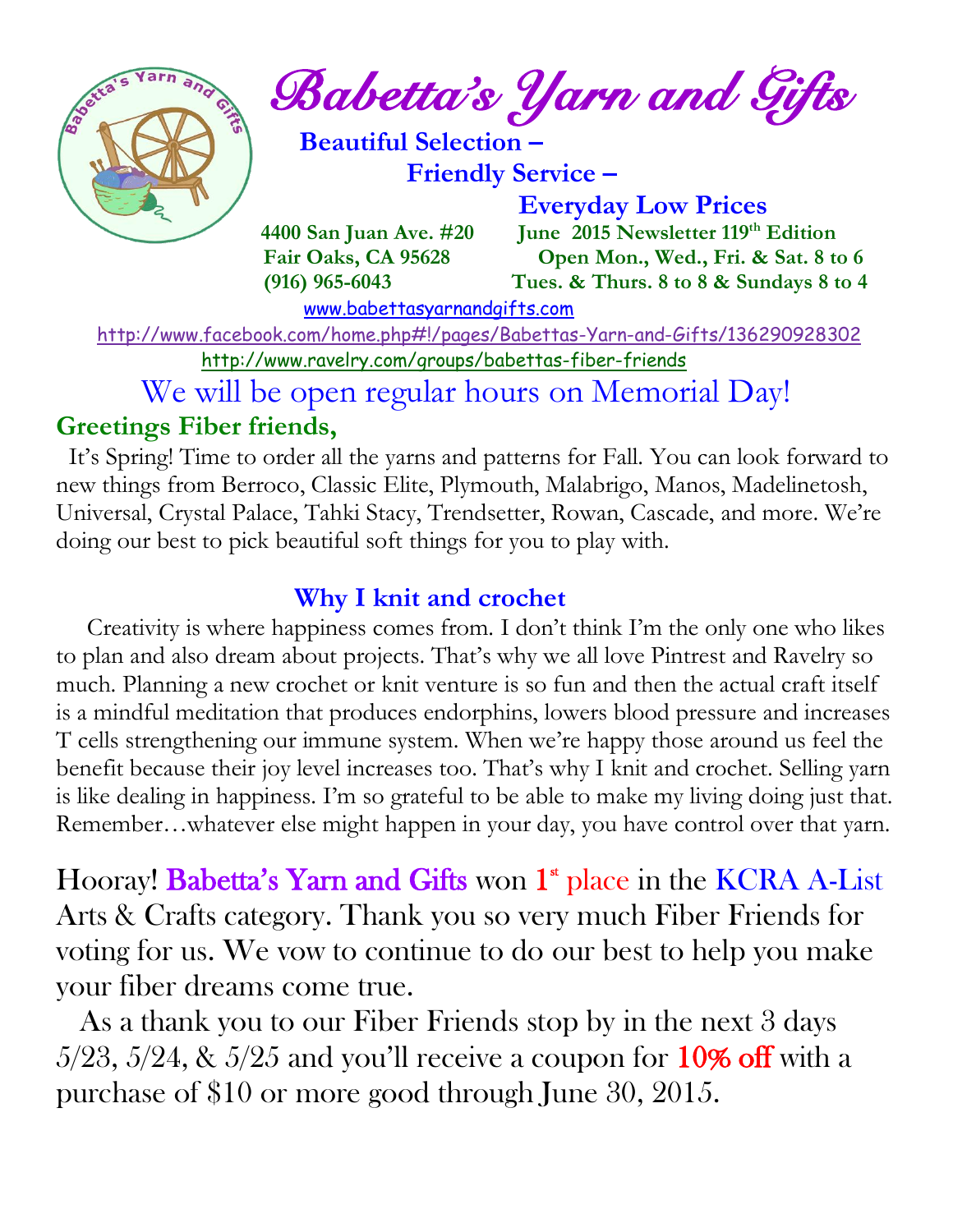

# May 25, 2015 One Day Only Memorial Day Sale! Kits 10% off - Select Hand Paints 20% off

What's new?





New yarns from



Anne mercerized cotton from Knit One Crochet Too- Second Time Cotton, Circulo is great for crochet. Dungarese, Pediwick, & Cozette



**Coming soon… Madelinetosh Unicorn Tails All 30 colors should be arriving 5/26/15**



 **June 13, 2015 is World Wide Knit (and Crochet) in Public Day. Babetta's will be providing outside seating and refreshments that day if you'd like to come hang out here. We encourage everyone to organize your own events around the Sacramento area and show off how cool we fiber people are.**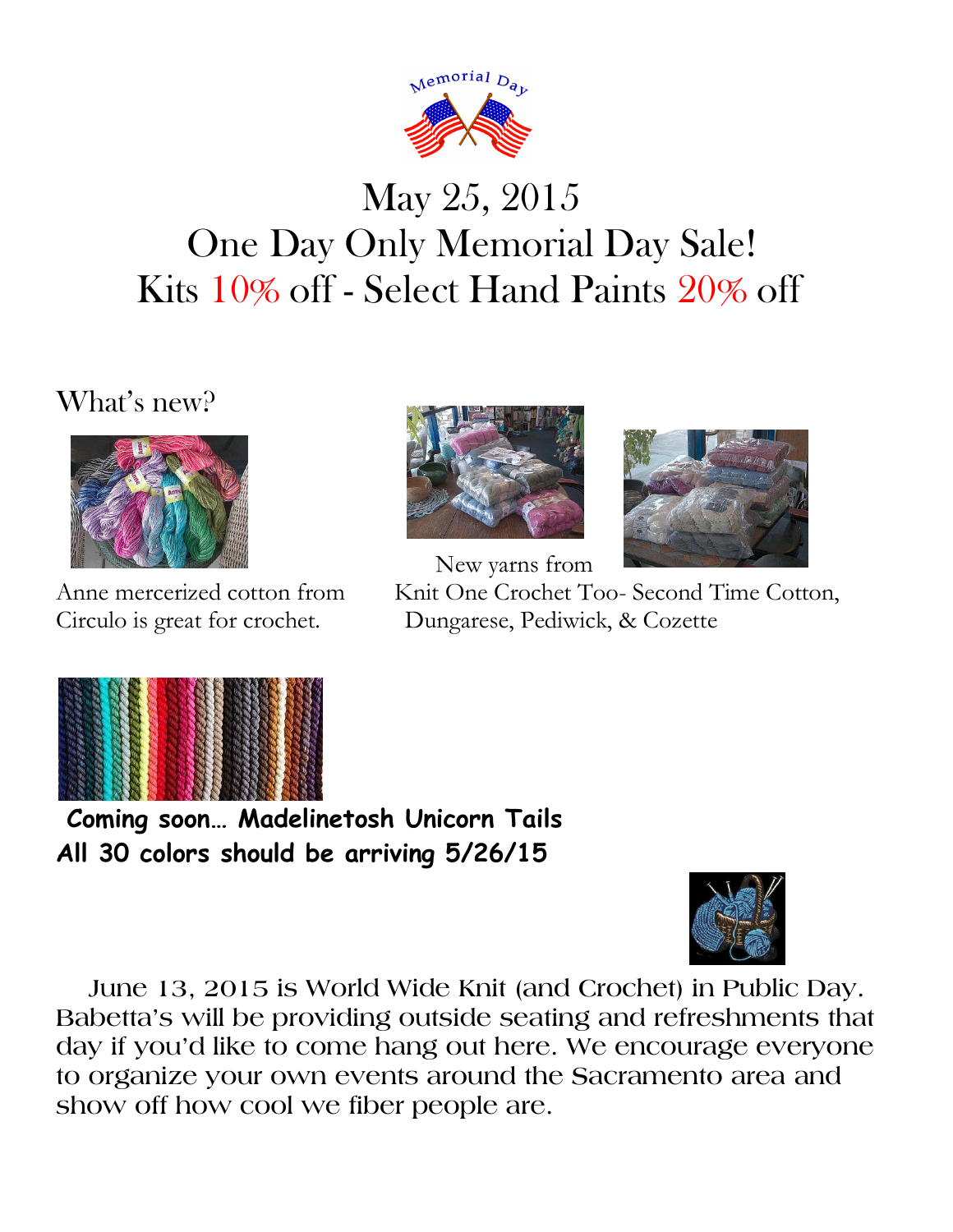**Don't forget about our ongoing "Food Drive" Bring a non-perishable food item on your next visit and you'll be entered to win a \$25 Babetta's Gift certificate. Drawing takes place the last day of every month. These items are distributed in our own community to those in need.**

**Alice's Embrace** has really grown since its inception. Read about this wonderful organization and how you can join in making gifts for those suffering with Alzheimer's. http://www.alicesembrace.com/

# **Classes for June 2015 at Babetta's 916-965-6043**

 *In our project classes you can learn to knit anything from scarves to socks to felted purses to lace shawls to hats to sweaters. Pick your project and join in the fun. Our knitters inspire each other to try new things by sharing ideas and showing off their latest creation. Sign up for one of our classes and you will receive a coupon for 10% off.*

 **Pre-registration is required as class sizes are limited. Please choose your dates carefully. Because of scheduling conflicts and complications, make-up classes will only be allowed under special circumstances and individual consideration.**

#### **Tuesdays June 9, 16 & 23**

Knitting Project 10am – 11:30am fee \$50 Knitting Project 6pm – 7:30pm fee \$50

#### **Wednesdays June 10, 17 & 24**

Knitting Project 1pm – 2:30pm fee \$50 Knitting Project 3:30pm- 5pm fee \$50

#### **Thursday June 11, 18 & 25**

Knitting Project 6pm – 7:30pm fee \$50 Knitting Project 10am – 11:30am fee \$50 **Saturdays June 13, 20 & 27** Knitting Project 4pm – 5:30pm fee \$50.

#### **Private Lessons**

Knitting or Crochet \$20 an hour Group Knitting or Crochet Private lessons \$15 an hour per person. Spinning or weaving \$25 an hour Group rates are \$20 an hour per person. 50% deposit required when scheduling. Cancellations with less than 24 hour notice will forfeit deposit with exceptions for emergencies. Other cancellations can be transferred to rescheduled lessons or store credit.

#### **Charity Knitting Group**

 How would you like to do some charity knitting/crocheting with a lovely group of people? **"The Purls of Fair Oaks"** meets the second Thursday and the fourth Friday of every month from 10am to noon here at **Babetta's.** This group makes newborn hats for local hospitals as well as other local charity groups. If you'd like to come join the group there's always room for more. This month's dates are June 11 and June 24.. If you'd like to drop off any knitted or crocheted donation items you can do that at any time and I will pass them on.